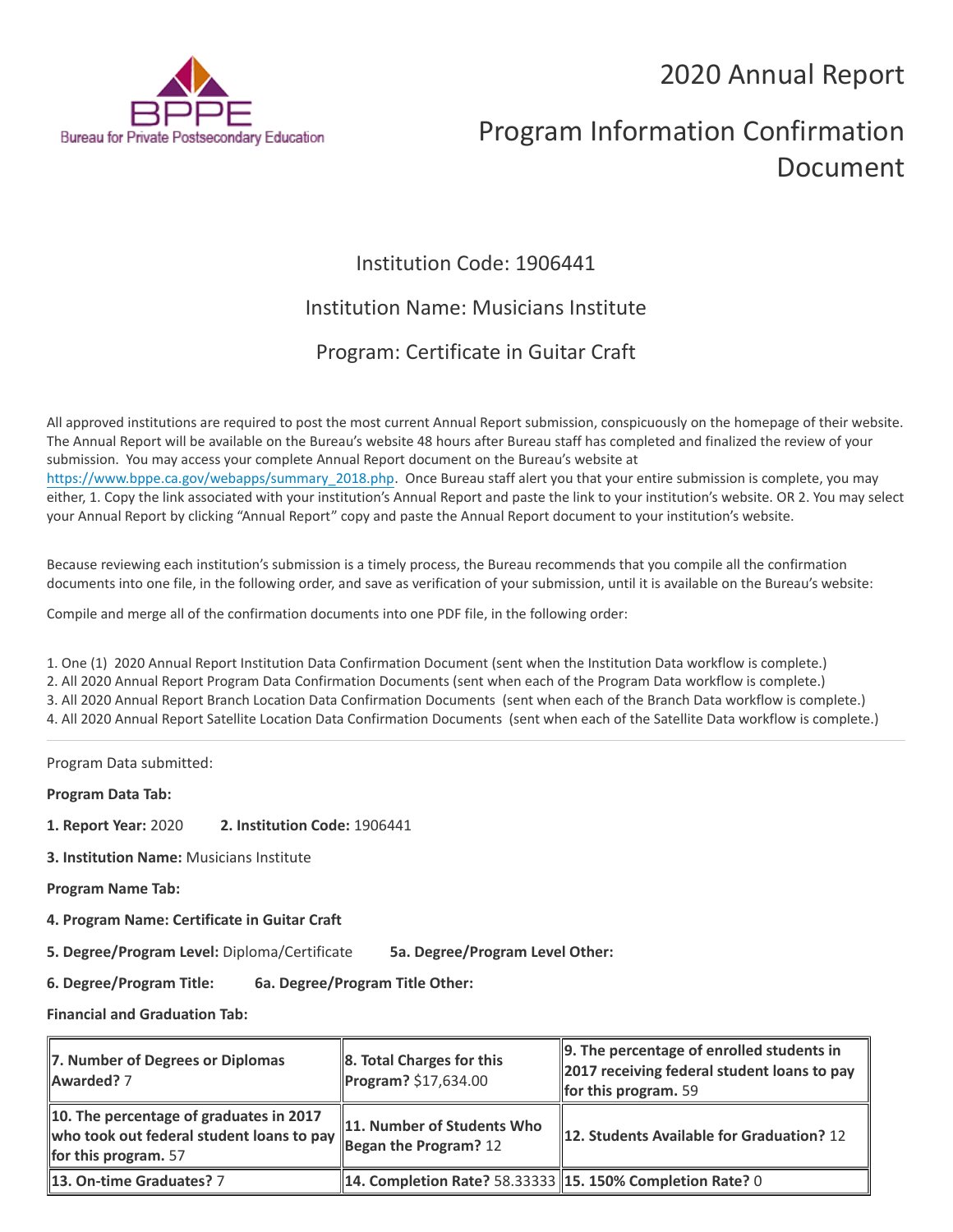#### **16. Is the above data taken from the Integrated Postsecondary Education Data System (IPEDS) of the United States Department of Education?** Yes

#### **Placement Data Tab:**

CEC § 94929.5 requires institutions to report placement data for every program that is designed or advertised to lead to a particular career, or advertised or promoted with any claim regarding job placement.

| 17. Graduates Available for<br><b>Employment?</b> 7                                                                                                                  | 18 Graduates Employed in the<br>$\blacktriangleright$ Field? 4 | 19. Placement<br>Rate? 57.14286 |  |  |
|----------------------------------------------------------------------------------------------------------------------------------------------------------------------|----------------------------------------------------------------|---------------------------------|--|--|
| 20. Graduates Employed in the field                                                                                                                                  |                                                                |                                 |  |  |
| 20a. 20 to 29 hours per week? $0$<br>20b. At least 30 hours per week? 3                                                                                              |                                                                |                                 |  |  |
| $\ $ 21. Indicate the number of graduates employed                                                                                                                   |                                                                |                                 |  |  |
| $\ $ 21a. In a single position in the field of study: 3<br>21b. Concurrent aggregated positions in the field of<br>study: $0$                                        |                                                                |                                 |  |  |
| 21c. Freelance/self-employed: 2<br>21d. By the institution or an employer owned by the institution, or<br>an employer who shares ownership with the institution: $0$ |                                                                |                                 |  |  |

#### **Exam Passage Rate Tab:**

5 CCR §74112(j) requires the institution to collect the exam passage data directly from its graduates if the exam passage data is not available from the licensing agency.

**22. Does this educational program lead to an occupation that requires State licensing?** No

#### **22a. Do graduates have the option or requirement for more than one type of State licensing exam?**

 **Option/Requirement #1: Option/Requirement #2: Option/Requirement #3: Option/Requirement #4:**

**Exam Passage Rate - Year 1 Tab:**

**23. Name of the State licensing entity that licenses the field:** No

**24. Name of Exam?**

| 25. Number of Graduates Taking | 26. Number Who Passed the | 27. Number Who Failed the | $\ $ 28. Passage |
|--------------------------------|---------------------------|---------------------------|------------------|
| <b>State Exam?</b>             | <b>State Exam?</b>        | <b>State Exam?</b>        | Rate?            |

**29. Is This Data from the State Licensing Agency that Administered the Exam? 29a. Name of Agency:**

**30. If the response to #29 is "No", provide a description of the process used for Attempting to Contact Students.**

**Exam Passage Rate - Year 2 Tab:**

**31. Name of the State licensing entity that licenses the field:**

**32. Name of Exam?**

| 33. Number of Graduates Taking | 34. Number Who Passed the | <b>35. Number Who Failed the</b> | $\parallel$ 36. Passage |
|--------------------------------|---------------------------|----------------------------------|-------------------------|
| <b>State Exam?</b>             | <b>State Exam?</b>        | <b>State Exam?</b>               | $\parallel$ Rate?       |

**37. Is This Data from the State Licensing Agency that Administered the Exam? 37a. Name of Agency:**

**38. If the response to #37 is "No", provide a description of the process used for Attempting to Contact Students.** 

**Salary Data Tab:**